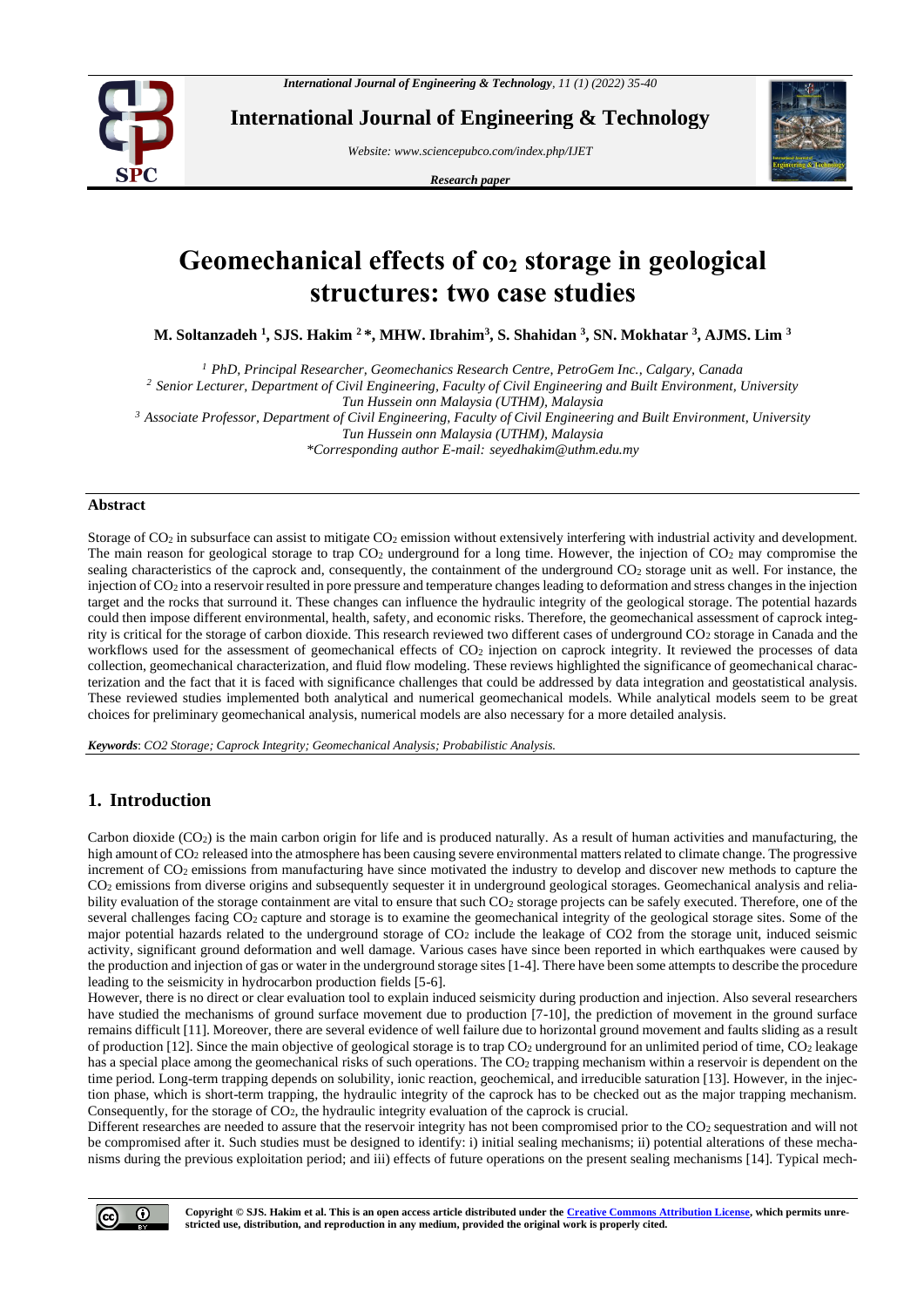anisms threatening the hydraulic integrity of the caprock include geochemical diagenesis, capillary leakage, and geomechanical mechanisms. There are concerns that the geochemical reactions between the reservoir CO<sup>2</sup> and sealing may change the petrophysical properties of the caprock such as its porosity and permeability, and consequently, may lead to CO<sup>2</sup> leakage out of the reservoir [15]. Therefore, geochemical studies are necessary to study these effects. In addition, capillary leakage occurs when the  $CO<sub>2</sub>$  flows into the caprock due to the capillary forces beyond the capillary entry pressure of the caprock. This pressure is generally controlled by the wettability, pore distribution, and interfacial tension between the replacing fluid and replaced fluid in the caprock. The thickness of the caprock is also a significant parameter for controlling capillary leakage.

Due to the variations in both temperature and pressure, the in-situ stresses change during production and injection. These alterations may lead to diverse geomechanical problems in the field including fault reactivation, fracturing and wellbore instability. Moreover, stress shifts can reactivate the dormant faults in the site. Stress changes do not only cause the ground to move and induce seismicity, but they may also change the sealing properties of the fault gauge and affect its role as the sealing barrier acting against fluid leakage. Furthermore, owing to stress changes, current fractures may reopen and act as flow conduits. They may even spread increasingly in the caprock and open up new routes for the fluid to flow out of the reservoir. All these leakage-related geomechanical risks are usually studied under a comprehensive program called geomechanical assessment of caprock integrity. It is important to note that a caprock integrity assessment is a dynamic process in the lifetime of the project and it may even continue after ceasing the injection/production operations.

## **2. Materials and methods**

In the following sections, two case studies for the assessment of the geomechanical response to CO<sub>2</sub> storage injection and examination of the potential hazards of  $CO_2$  sequestration in Canada are reviewed. The first case is a study for the storage of  $CO_2$  in an exceptionally large carbonate reef, while the second case is a study for the storage of acid gas in a field including multiple small pinnacle carbonate reefs.

#### **2.1. Case study 1: heartland area redwater project (HARP)**

The Heartland Area Redwater Project (HARP), as a commercial-scale CO<sub>2</sub> injection site, is located northeast of Edmonton, Alberta in Canada. The target region is a carbonate reef with a covering area of  $600 \text{ km}^2$  and thickness and depth of  $300 \text{ m}$  and  $1000 \text{ m}$ , respectively. The location of HARP is shown in Figure 1. Geomechanical analysis was performed to predict the deformations and stresses in the injected area and identify the effects of the induced deformations on the mechanical properties and integrity of the injection zone.



**Fig. 1:** Location of the Redwater Leduc Reef and Study Area for Geomechanical Analysis.

A three-dimensional Mechanical Earth Model (MEM) was developed for HARP using the wireline logs of 95 vertical wells. The geological model contained 49 surfaces and 35 zones. The model was conducted using the structural mechanics module of COMSOL Multiphysics [16]. This model was developed by assigning the properties interpreted for each unit into the geological model. The cross-section of Young's modulus in the three-dimensional mechanical model is shown in Figure 2.



**Fig. 2:** Cross-Sections for the Distribution of Static Young's Modulus.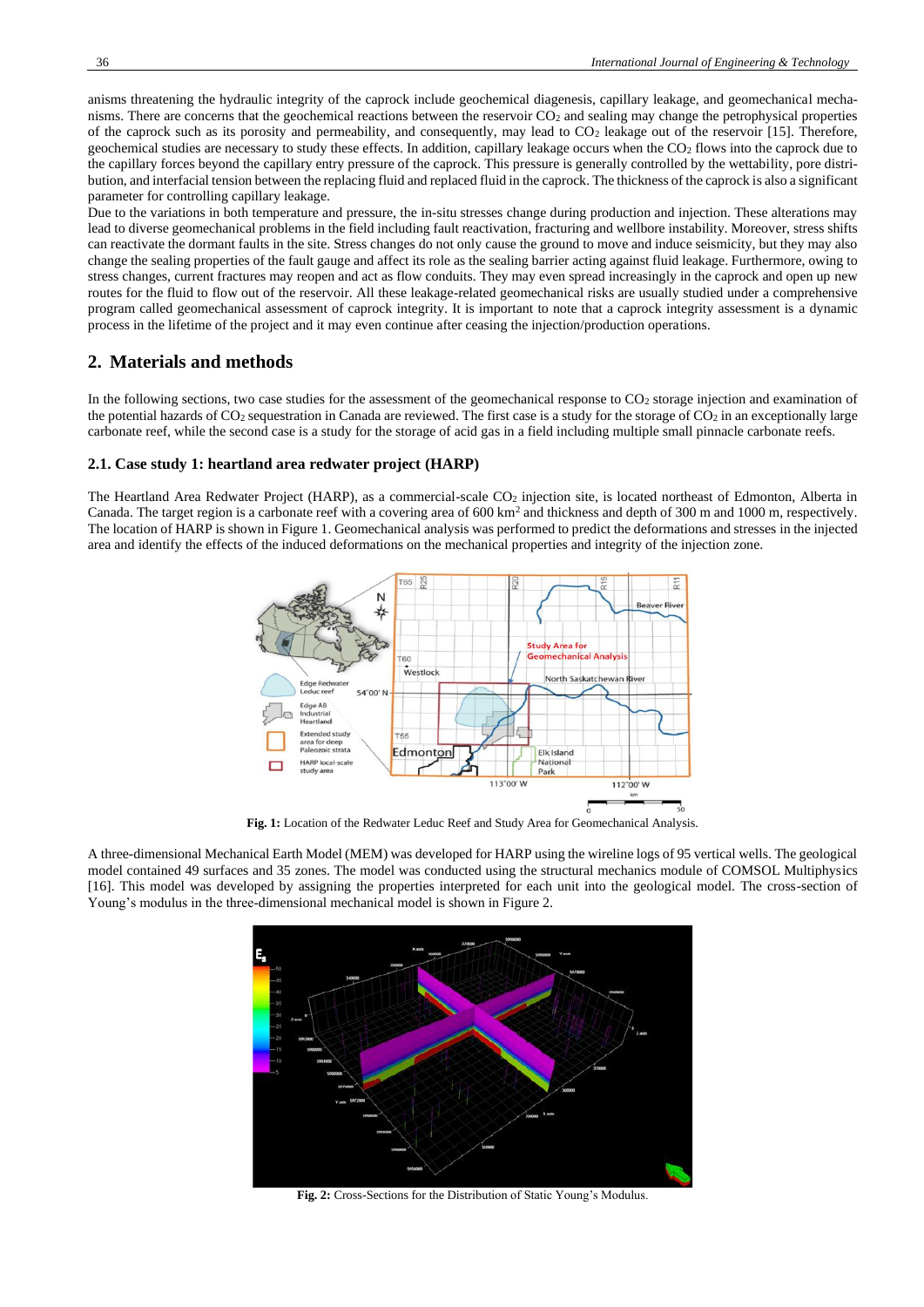In Figure 2, the vertical lines show the locations of the wells that were used for the interpretation of the mechanical properties. In this study, Young's modulus was calculated using a geometric average, while for the other parameters, an arithmetic average value was considered. Each average value represents the magnitude of each property in the immediate vicinity of each well. The mechanical stratigraphic units used are shown in Figure 3. The material properties for these mechanical stratigraphic units were calculated by the weighted averaging of the mechanical properties of their constituent stratigraphic units. Geomechanical analysis was conducted for the commercial-scale injection situation based on 110 MT of the CO2 injection over a period of 50 years. The injection well is located around the southern edge of the Redwater Leduc reef. Pore pressure changes caused by injection were taken from output data files generated during the reservoir analysis.



**Fig. 3:** The View of the Mechanical Stratigraphic Units.

In this study, two parameters, namely rock failure ratio (RFR) and fault failure ratio (FFR) were defined to quantify the potential for shear failure of undamaged rock and potential for fault reactivation, respectively. Rock failure ratio represents a ratio of shear stress to shear strength, in which a value of 1.0 or more indicates that failure of intact rock is predicted. The distribution of vertical deformation in the model after 25 years of CO<sub>2</sub> injection is illustrated in Figure 4.



Fig. 4: Distribution of Vertical Deformation after 25 Years of CO<sub>2</sub> Injection.

The maximum pressure change within the reservoir would be approximately 4 MPa, predicted after 25 years. The results from the deformations predicted by the 3D aeromechanical model showed that after 25 years of CO2 injection, the reservoir would experience approximately 1.62 cm of vertical expansion. This demonstrated that the surface deformation is controlled almost entirely by the reservoir expansion and that other mechanical stratigraphic units have a negligible effect. Similar analyses were performed for the case of 50 years of CO2 injection, in which the maximum pressure change within the reservoir would be approximately 3.5 MPa, which was smaller than the 4 MPa predicted at 25 years.

This demonstrated that the results predicted by the geomechanical model at 50 years were less critical compared to the 25-year case. In this study, a sensitivity analysis was also implemented to check the effect of uncertainties on the estimation of the input data. Uncertainties are usually reflected in geometry, the mechanical properties of rock, in-situ stresses, and pore pressure. For instance, the sensitivity analyses showed that induced stress changes in the cross-sectional plane were not sensitive to Young's modulus values and that they only depended on Poisson's ratio.

### **2.2. Case study 2: acid gas injection at the Zama oil field, Alberta, Canada**

The Zama oil field is located in Alberta, Canada and has approximately 400 pinnacle reefs of Middle Devonian Keg River Formation as shown in Figure 5. The purpose of this case study was to employ the geomechanical model in a probabilistic analysis for induced fracturing or fault reactivation accompanied with pore pressure changes in pinnacle reef reservoirs during injection operations of acid gases; CO<sup>2</sup> and H<sub>2</sub>S. In this project, acid gas injection (70% CO<sub>2</sub>+30% H<sub>2</sub>S) started in 2006 for both oil recovery and storage purposes [17-18]. The

midpoint depth of the pinnacle analyzed was 1500 m, with initial reservoir pressure estimated at 14.5 MPa. Static shear modulus, static Poisson's ratio, peak friction angle, peak cohesion, and residual friction angle were considered as the geomechanical properties of the pinnacle reef reservoir.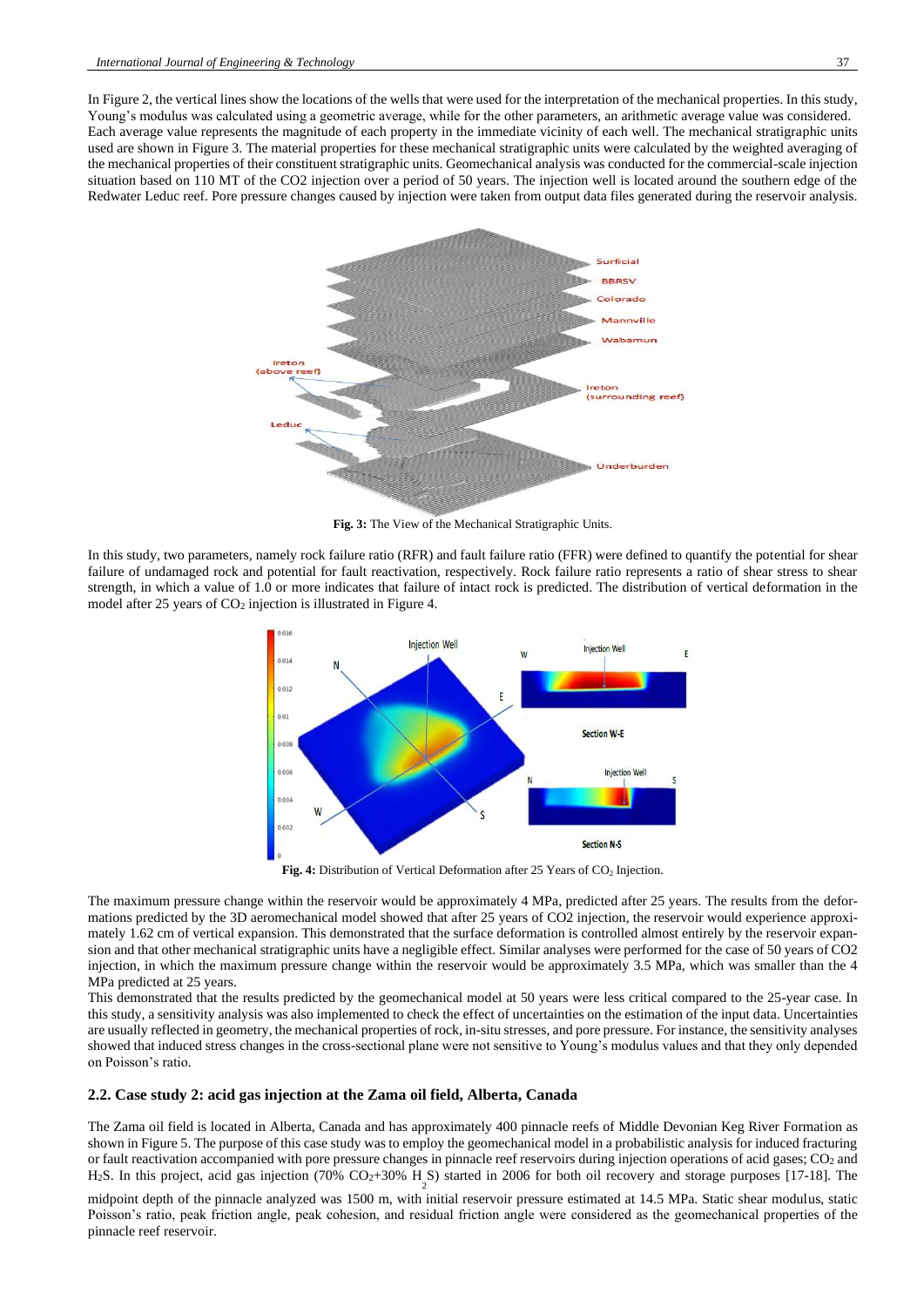

**Fig. 5:** Location of the Zama Project.

The pinnacle reef reservoir analyzed predominantly consists of relatively porous Keg River formation dolomites, which are overlain and bounded by the anhydrites of Muskeg formation and underlain by lower-porosity carbonates of Keg River as shown in Figure 6. According to this figure, the reef has a 90 m height, base area of  $0.16 \text{ km}^2$  and circular in plan view, which corresponds to a circle with 450 m diameter. Several numerical simulations were performed to evaluate the effect of non-homogeneous surrounding rock, non-spheroidal reservoir geometry, and non-uniform distribution of pressure change within the reservoir on stress changes induced by pore pressure change in a pinnacle reef. These numerical analyses indicated that the assumptions of ellipsoidal geometry and homogeneous surrounding rock lead to minor modifications in stress change compared to the numerical analyses results.



**Fig. 6:** Geometry of Actual and Idealized Reservoir [19].

In this study, induced shear failure was analyzed and the possibility of fault reactivation was performed. Ambient pore pressure gradient, vertical stress gradient, and reservoir aspect ratio were considered as the input parameters with the minimum statistical alteration. The value of the ambient pore pressure gradient was fixed to 10 kPa, while the values of the vertical stress gradient and reservoir aspect ratio were considered as 24 kPa and 0.2, respectively. All other inputs were considered to have truncated normal probability distributions. The sampling was carried out as a Monte Carlo simulation.

A probabilistic approach was then developed, which accounted for the significant uncertainty in the input parameter. In the probabilistic analysis, two issues were addressed. The first matter was the specification of inputs in probabilistic form, and the second was the selection of input parameters for the geomechanical model. The input parameters included shear modulus ratio  $(R<sub>\mu</sub>)$ , Poisson's ratio (v), peak friction angle ( $\phi_p$ ), peak cohesion (c<sub>p</sub>), residual friction angle ( $\phi_{\text{fault}}$ ), minimum horizontal stress gradient ( $\sigma_{\text{Hmin}}$ ), and maximum horizontal stress gradient (ϭHmax). Probabilistic analyses for fault reactivation were performed for different locations including inside the storage unit, at the sideburdens and in the caprock. The outcomes of the analysis for inflicted fracturing showed a very high critical pressure change during production compared to actual pressure change. The amount for actual pressure change was estimably 10.5 MPa.

For the injection scenario, the tensile fracturing was in the range of 9-15 MPa and showed that the faults that appeared within the reservoir and in the caprock were improbable to reactivate. Results also showed that the higher limit of pressure enhanced during the time of injection was in the neighborhood of 12 MPa. This pressure ruled by fault reactivation and tensile fracturing based on the position and orientation of the fault. The critical pressure change showed 90% confidence during the production scenario. This value demonstrated that fault reactivation had a larger probability in the sideburdens and was unlikely within the reservoir and in the caprock. Figures 7 and 8 demonstrate the sensitivity of the critical pressure shift to the alteration of the probabilistic input data for the most resistless positions during injection and production, respectively.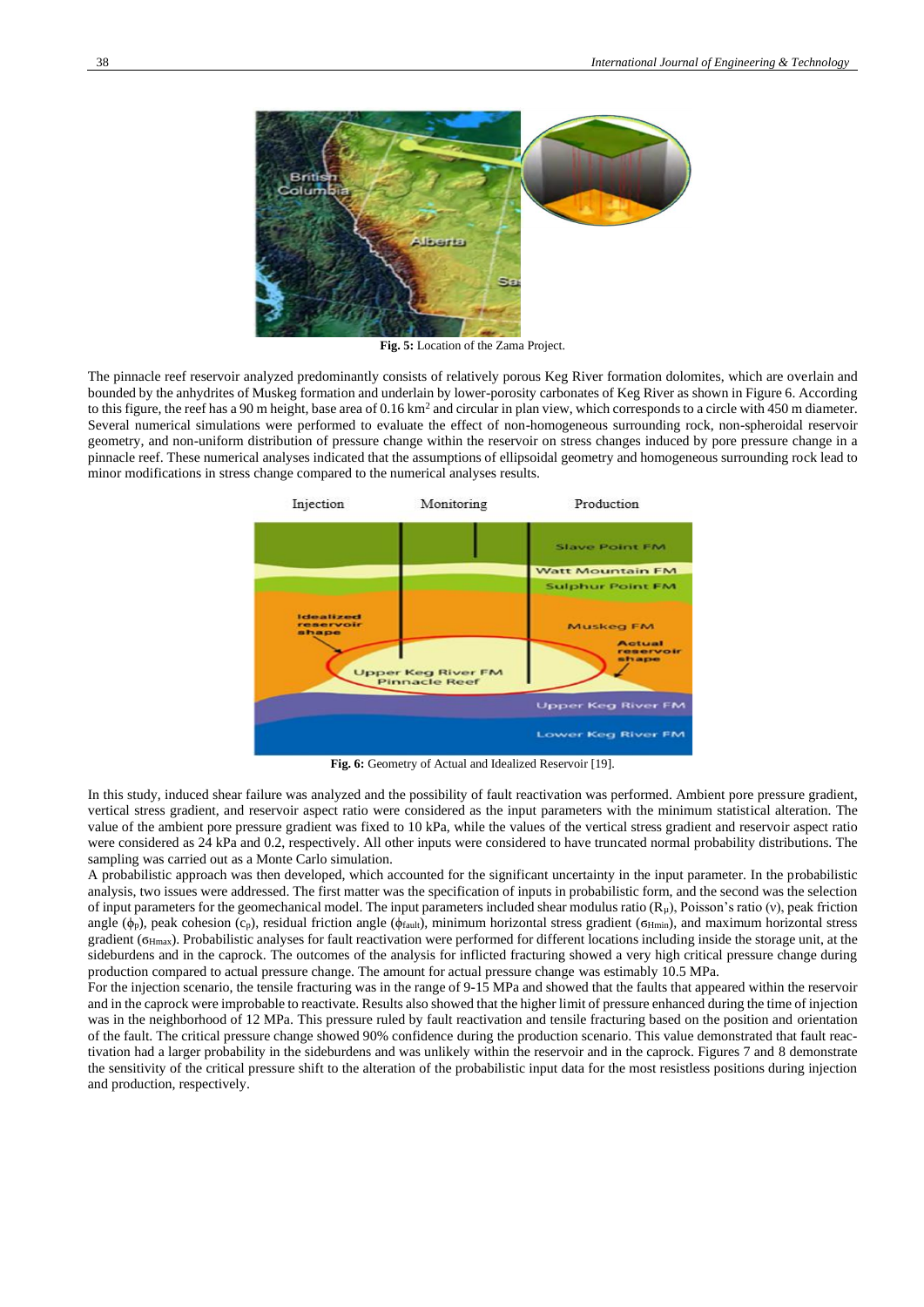

**Fig. 7:** Critical Pressure Change at the Side burden Parallel to Σhmax for Injection Scenario.

As illustrated in Figures 7 and 8, residual friction angle(ϕfault), which is represented the fault strength, has an important effect in both cases. Unlike the injection scenario, in the case of production, the lowest horizontal stress had more influence on the results when compared to the elastic properties. Results also confirmed that shear fracturing within the reservoir and in the surrounding rocks during the production scenario was insignificant. Also from the results, it could be concluded that the critical pressure variations for inflicted shear fracturing under injection situations were too conceptual in reality.



**Fig. 8:** Critical Pressure Change at the Sideburden Parallel to Σhmin for Injection Scenario.

# **3. Conclusions**

In this research, two different underground CO<sup>2</sup> storage case studies were reviewed and the geomechanical effects of CO2 geological reservoir were investigated. In the first case study, namely HARP, a three-dimensional Mechanical Earth Model (MEM) was developed using the mechanical properties of 95 wells in the HARP study area. The model was developed and used as the basis for numerical modeling to evaluate the geomechanical response to CO<sup>2</sup> injection. The geomechanical analyses were applied for two scenarios of injection including after 25 and 50 years of injection, respectively.

The simulation was performed using a linear elastic model applying the Drucker-Prager failure criterion. The results showed that the maximum surface predicted by this model was approximately 1.62 cm. The effects of uncertainties in the elastic properties, pore pressures and horizontal stress magnitudes were studied by performing a series of sensitivity analysis. These analyses demonstrated a total ground surface uplift of 1-2 cm, which was small and in an acceptable range.

In the second case study, an analytical model was implemented using the probabilistic analysis of the geomechanical response of a reservoir in the Zama oil field in Alberta, Canada. In this study, hydrocarbon production occurred in the past and acid gas was injected in the depleting reservoirs. The outcomes showed that the inflicted shear fracturing was less likely at any location within the reservoir during both scenarios of production and injection. This case proved the [straightforwardness](https://www.wordhippo.com/what-is/another-word-for/straightforwardness.html) and significance of probabilistic analysis to study the potential of these dangers.

## **Acknowledgements**

Communication of this research is made possible through monetary assistance by Universiti Tun Hussein Onn Malaysia and the UTHM Publisher's Office via Publication Fund E15216.

## **References**

- [1] D.R. Harp, C.M[. Oldenburg,](https://www.sciencedirect.com/science/article/pii/S1750583618308892#!) R.A. [Pawar.](https://www.sciencedirect.com/science/article/pii/S1750583618308892#!) Metric for evaluating conformance robustness during geologic CO<sup>2</sup> sequestration operations[, International](https://www.sciencedirect.com/science/journal/17505836)  [Journal of Greenhouse Gas Control](https://www.sciencedirect.com/science/journal/17505836) 85 (2019) 100-108[. https://doi.org/10.1016/j.ijggc.2019.03.023.](https://doi.org/10.1016/j.ijggc.2019.03.023)
- [2] Q.R. Perez, L. [Ottemoller.](https://www.sciencedirect.com/science/article/pii/S0040195114002169#!) Source study of the Jan Mayen transform fault strike-slip earthquakes, [Tectonophysics,](https://www.sciencedirect.com/science/journal/00401951) 628 (2014)71-84. [https://doi.org/10.1016/j.tecto.2014.04.035.](https://doi.org/10.1016/j.tecto.2014.04.035)